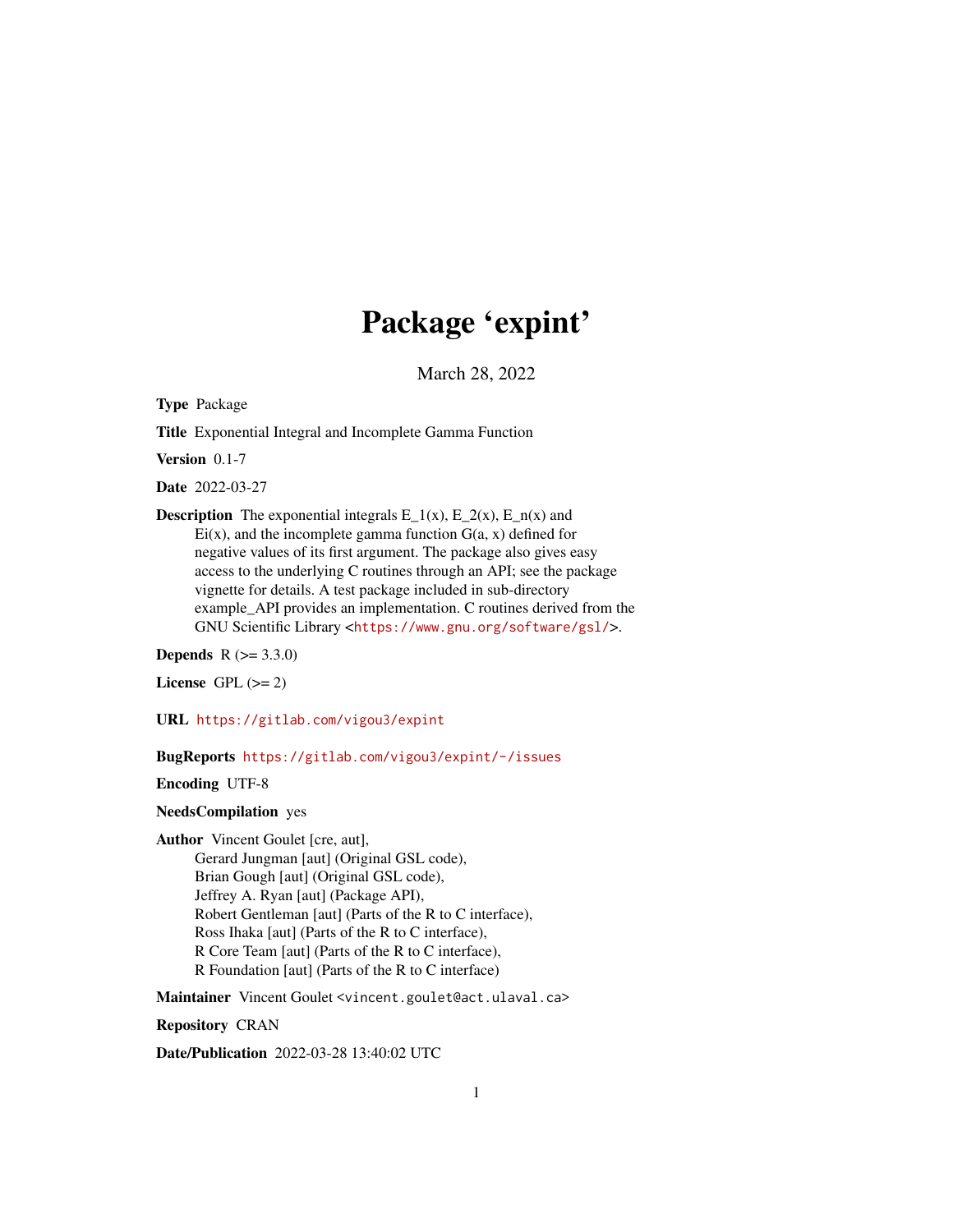# <span id="page-1-0"></span>R topics documented:

```
expint-package . . . . . . . . . . . . . . . . . . . . . . . . . . . . . . . . . . . . . . . 2
expint . . . . . . . . . . . . . . . . . . . . . . . . . . . . . . . . . . . . . . . . . . . . 3
gammainc . . . . . . . . . . . . . . . . . . . . . . . . . . . . . . . . . . . . . . . . . . 5
```
#### **Index** [7](#page-6-0) **7**

expint-package *Exponential Integral and Incomplete Gamma Function*

#### Description

The exponential integrals  $E_1(x)$ ,  $E_2(x)$ ,  $E_n(x)$  and  $E_i(x)$ , and the incomplete gamma function  $\Gamma(a, x)$  that is defined for negative values of its first argument.

#### Details

The exponential integral

$$
E_1(x) = \int_x^{\infty} \frac{e^{-t}}{t} dt
$$

and the incomplete gamma function

$$
\Gamma(a, x) = \int_x^{\infty} t^{a-1} e^{-t} dt
$$

are closely related functions that arise in various fields of mathematics.

expint is a small package that provides R functions to compute the exponential integral and the incomplete gamma function.

Most conveniently for R package developers, the package also gives access to the underlying C workhorses through an API; see the package vignette for instructions.

The C routines are adapted versions of those of the GNU Scientific Library [https://www.gnu.](https://www.gnu.org/software/gsl/) [org/software/gsl/](https://www.gnu.org/software/gsl/).

#### Author(s)

Vincent Goulet <vincent.goulet@act.ulaval.ca>

#### References

Abramowitz, M. and Stegun, I. A. (1972), *Handbook of Mathematical Functions*, Dover.

#### See Also

[expint](#page-2-1) for the exponential integral family of functions.

[gammainc](#page-4-1) for the incomplete gamma function.

vignette("expint") for a detailed presentation of the package.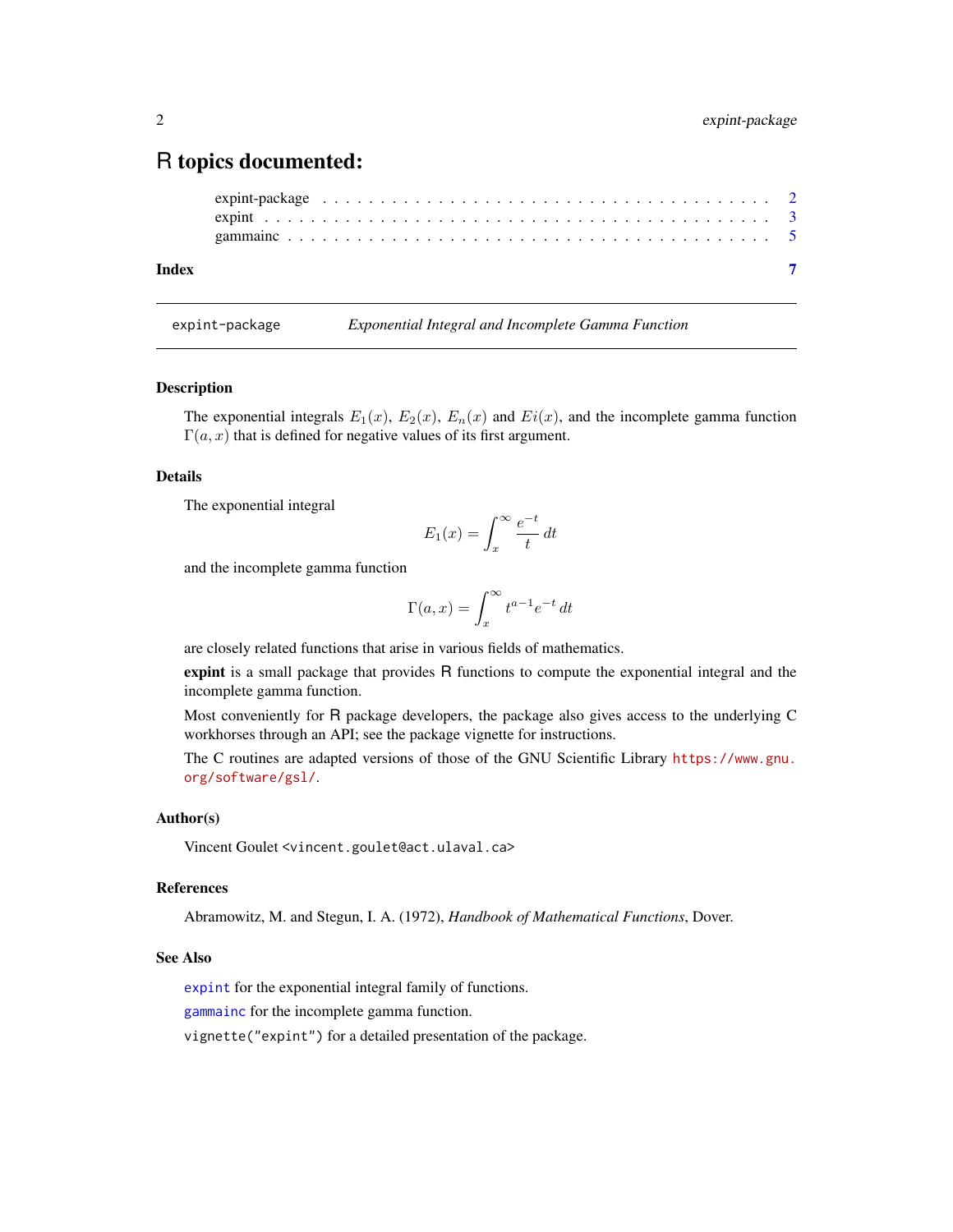<span id="page-2-1"></span><span id="page-2-0"></span>

#### Description

The exponential integrals  $E_1(x)$ ,  $E_2(x)$ ,  $E_n(x)$  and  $E_i$ .

#### Usage

```
expint(x, order = 1L, scale = FALSE)expint_E1(x, scale = FALSE)expint_E2(x, scale = FALSE)
expint_En(x, order, scale = FALSE)
expint_Ei(x, scale = FALSE)
```
#### Arguments

| X     | vector of real numbers.                                 |
|-------|---------------------------------------------------------|
| order | vector of non-negative integers; see Details.           |
| scale | logical; when TRUE the result will be scaled by $e^x$ . |

#### Details

Abramowitz and Stegun (1972) first define the exponential integral as

$$
E_1(x) = \int_x^{\infty} \frac{e^{-t}}{t} dt, \quad x \neq 0.
$$

An alternative definition (to be understood in terms of the Cauchy principal value due to the singularity of the integrand at zero) is

$$
Ei(x) = -\int_{-x}^{\infty} \frac{e^{-t}}{t} dt = -E_1(-x).
$$

The exponential integral can also generalized to order  $n$  as

$$
E_n(x) = \int_1^{\infty} \frac{e^{-xt}}{t^n} dt,
$$

for  $n = 0, 1, 2, \ldots; x$  a real number (non-negative when  $n > 2$ ). The following relation holds:

$$
E_n(x) = x^{n-1} \Gamma(1 - n, x),
$$

where  $\Gamma(a, x)$  is the incomplete gamma function implemented in [gammainc](#page-4-1).

By definition,  $E_0(x) = x^{-1}e^{-x}$ ,  $x \neq 0$ .

Function expint is vectorized in both x and order, whereas function expint\_En expects a single value for order and will only use the first value if order is a vector.

Non-integer values of order will be silently coerced to integers using truncation towards zero.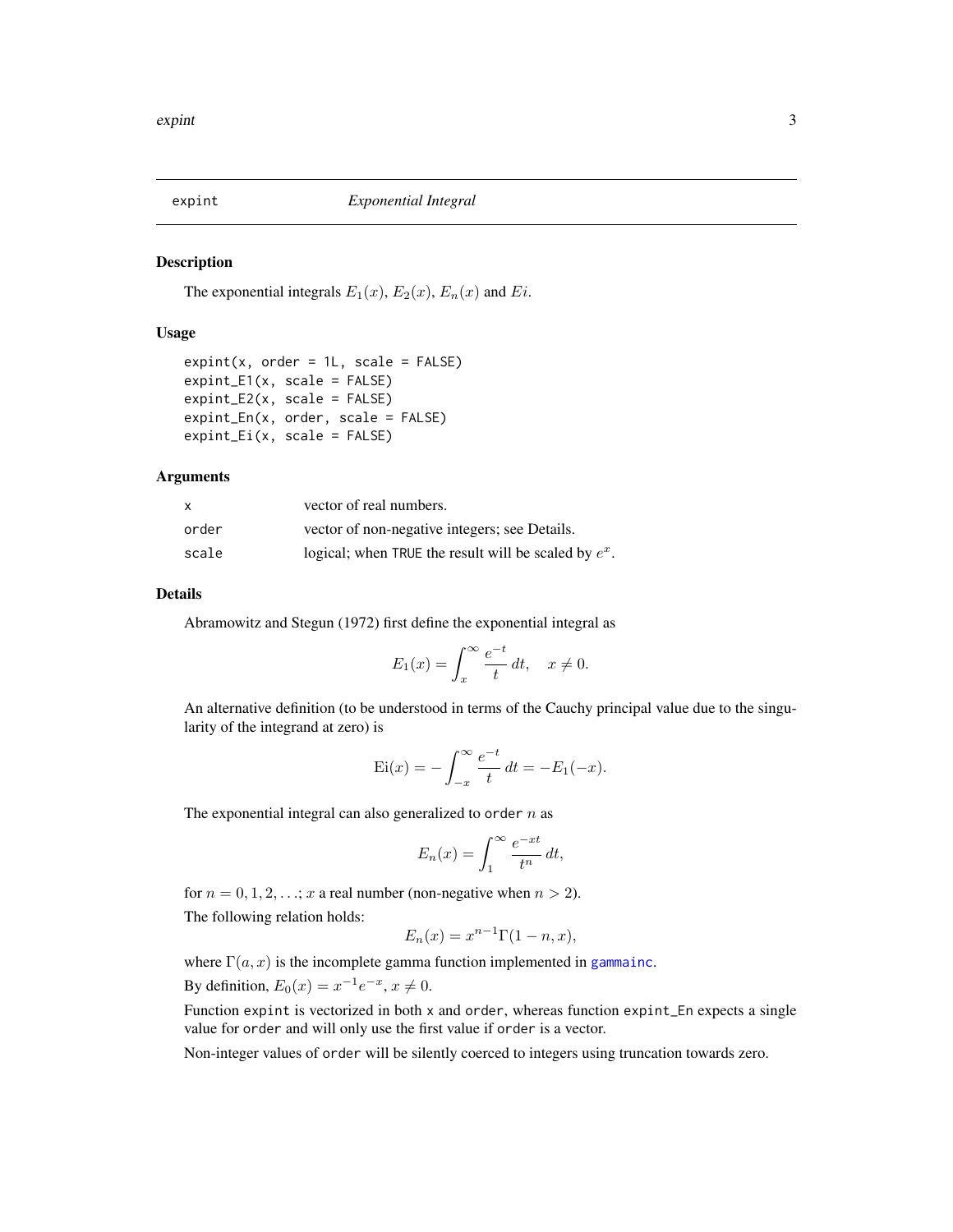<span id="page-3-0"></span>The value of the exponential integral.

Invalid arguments will result in return value NaN, with a warning.

#### Note

The C implementation is based on code from the GNU Software Library [https://www.gnu.org/](https://www.gnu.org/software/gsl/) [software/gsl/](https://www.gnu.org/software/gsl/).

#### Author(s)

Vincent Goulet <vincent.goulet@act.ulaval.ca>

#### References

Abramowitz, M. and Stegun, I. A. (1972), *Handbook of Mathematical Functions*, Dover.

#### See Also

[gammainc](#page-4-1)

#### Examples

```
## See section 5.3 of Abramowitz and Stegun
expint(1.275, order = 1:10)expint(10, order = 1:10) * 1e5
expint(c(1.275, 10), order = c(1, 2))expint_E1(1.275) # same as above
expint_E2(10) # same as above
## Figure 5.1 of Abramowitz and Stegun
curve(expint_Ei, xlim = c(0, 1.6), ylim = c(-3.9, 3.9),ylab = "y")
abline(h = 0)curve(expint_E1, add = TRUE)
x < -1.5text(x, c(expint_Ei(x), expint_E1(x)),
    expression(Ei(x), E[1](x)),adj = c(0.5, -0.5)## Figure 5.2 of Abramowitz and Stegun
plot(NA, xlim = c(-1.6, 1.6), ylim = c(0, 1),xlab = "x", ylab = expression(E[n](x)))n <- c(10, 5, 3, 2, 1, 0)
for (order in n)
   curve(expint_En(x, order), add = TRUE)
x <- c(0.1, 0.15, 0.25, 0.35, 0.5, 0.7)
text(x, expint(x, n), paste("n =", n),
    adj = c(-0.2, -0.5)
```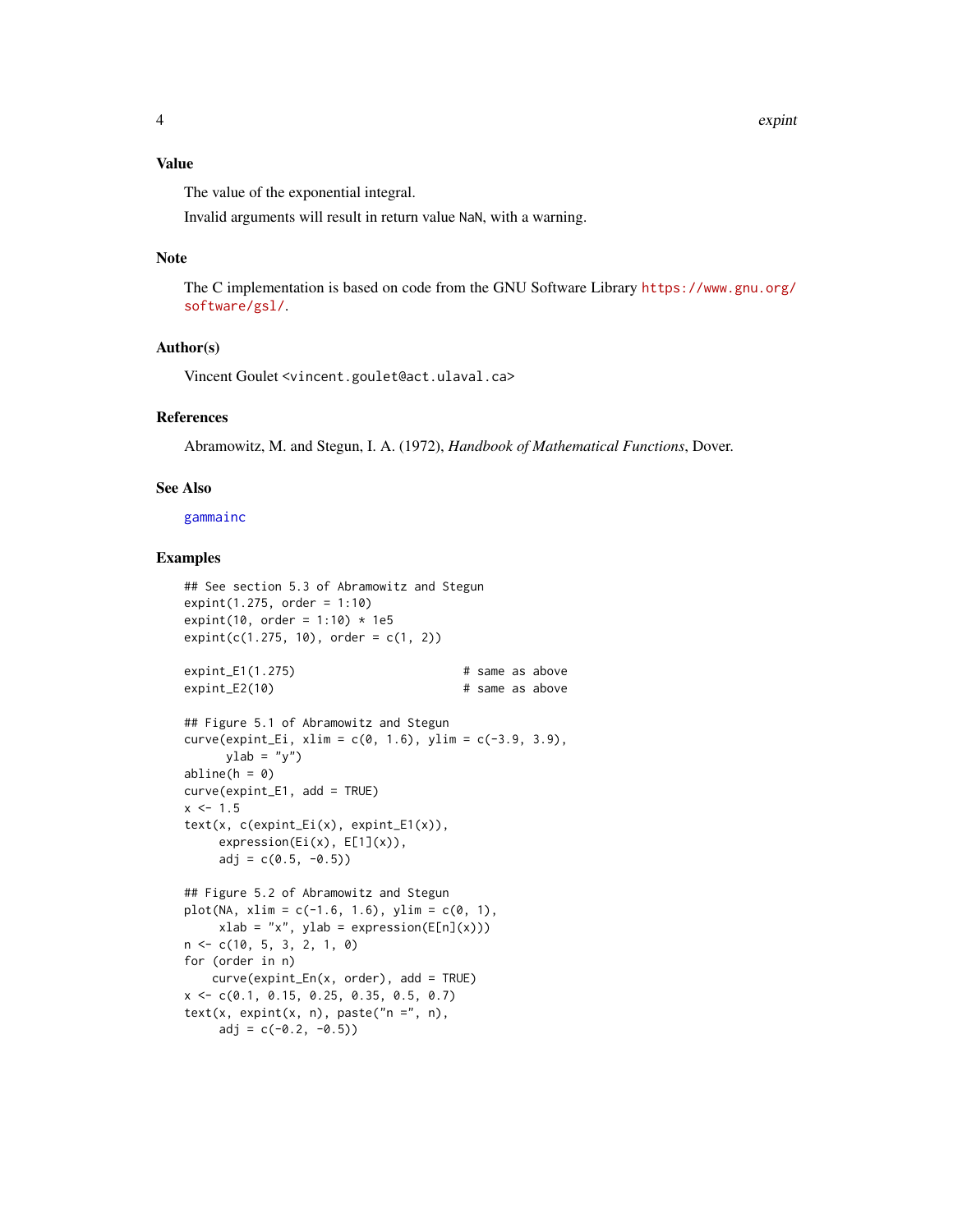<span id="page-4-1"></span><span id="page-4-0"></span>

#### Description

The incomplete gamma function  $\Gamma(a, x)$ .

#### Usage

gammainc(a, x)

#### Arguments

| a                         | vector of real numbers.              |
|---------------------------|--------------------------------------|
| $\boldsymbol{\mathsf{x}}$ | vector of non-negative real numbers. |

# Details

As defined in 6.5.3 of Abramowitz and Stegun (1972), the incomplete gamma function is

$$
\Gamma(a, x) = \int_x^{\infty} t^{a-1} e^{-t} dt
$$

for *a* real and  $x \geq 0$ .

For non-negative values of  $a$ , we have

$$
\Gamma(a, x) = \Gamma(a)(1 - P(a, x)),
$$

where  $\Gamma(a)$  is the function implemented by R's [gamma\(](#page-0-0)) and  $P(a, x)$  is the cumulative distribution function of the gamma distribution (with scale equal to one) implemented by R's [pgamma\(](#page-0-0)).

Also,  $\Gamma(0, x) = E_1(x), x > 0$ , where  $E_1(x)$  is the exponential integral implemented in [expint](#page-2-1).

#### Value

The value of the incomplete gamma function.

Invalid arguments will result in return value NaN, with a warning.

#### Note

The C implementation is based on code from the GNU Software Library [https://www.gnu.org/](https://www.gnu.org/software/gsl/) [software/gsl/](https://www.gnu.org/software/gsl/).

#### Author(s)

Vincent Goulet <vincent.goulet@act.ulaval.ca>

#### References

Abramowitz, M. and Stegun, I. A. (1972), *Handbook of Mathematical Functions*, Dover.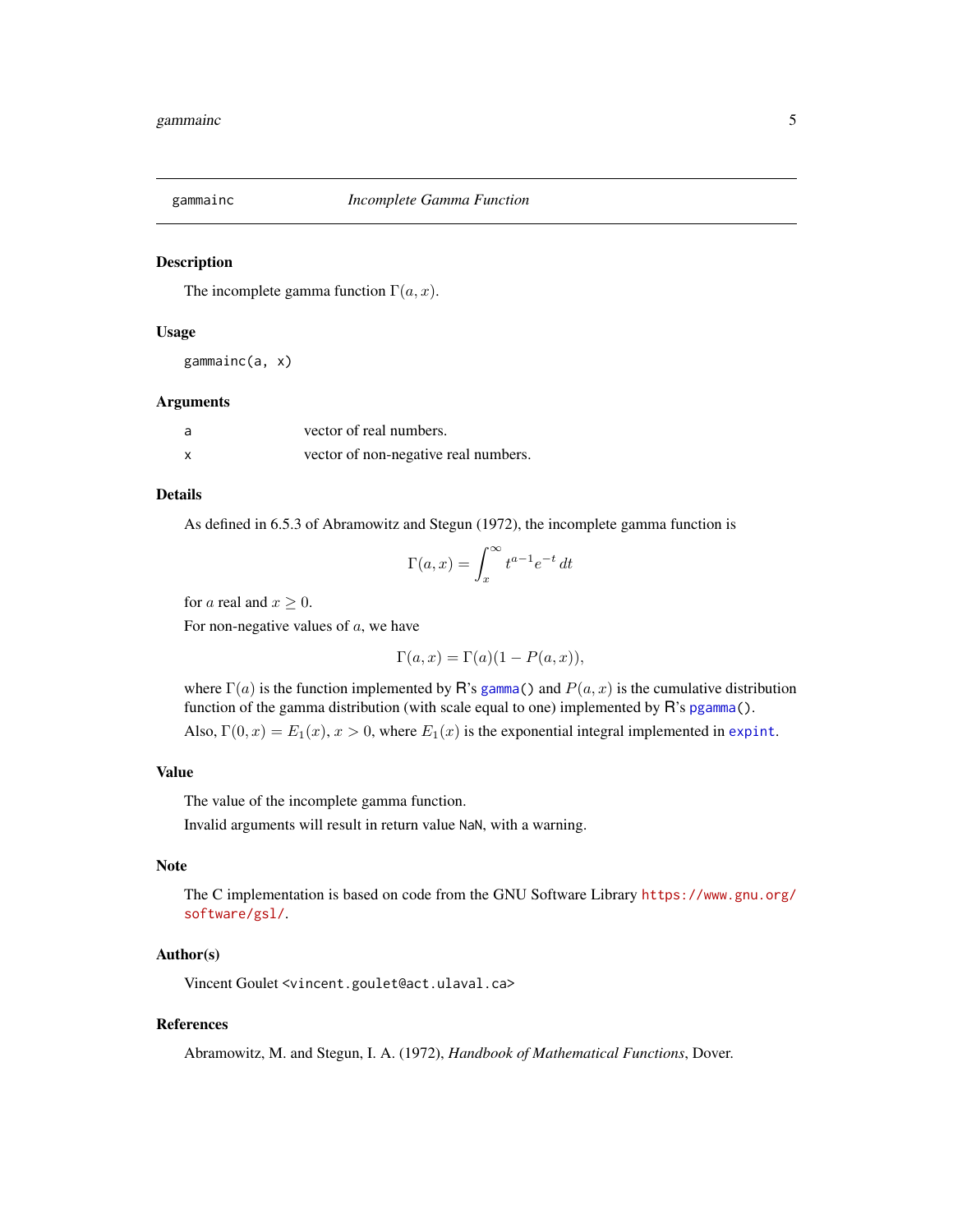<span id="page-5-0"></span>6 gammainc

## See Also

[expint](#page-2-1)

### Examples

```
## a > 0
x \leftarrow c(0.2, 2.5, 5, 8, 10)a \leftarrow 1.2gammainc(a, x)
gamma(a) * pgamma(x, a, 1, lower = FALSE) # same
## a = 0
a \leftarrow 0gammainc(a, x)
\expint(x) # same
## a < 0
a \leftarrow c(-0.25, -1.2, -2)sapply(a, gammainc, x = x)
```